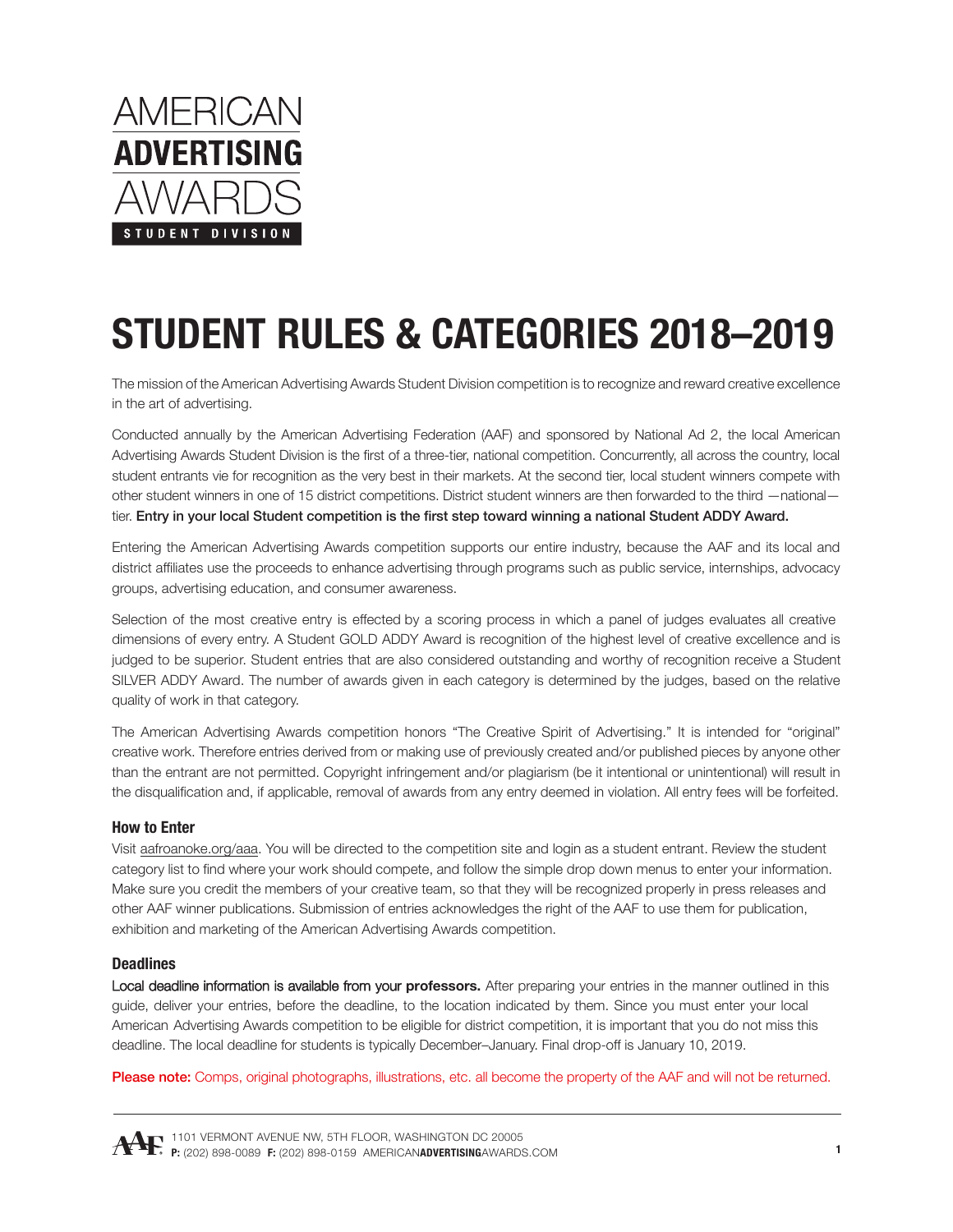

Any work created for the NSAC competition will be eligible for the next American Advertising Awards Student Division competition following the NSAC finals in June. For example, creative for the 2018 NSAC sponsor Ocean Spray is now eligible for the 2018-2019 American Advertising Awards Student Division competition.

## **Eligibility Requirements**

- Applicants must be enrolled in an accredited U.S. post-secondary educational institution.
- All worked entered into the competition must have been created between January 1 and December 21, 2018.
- Work may be developed specifically for this competition or submitted from previous projects or competitions.
- Work must be created while entrant is a student not employed in the advertising industry. Student intern work is eligible if it is not used by or paid for by a client. Work developed for paying clients will not be accepted.
- Entries may be entered into only one local American Advertising Awards competition, which is determined by the location of the school at which the work was created. If an affiliated competition does not exist in the market (CBSA, DMA or MSA), the district will direct the entrant to the nearest affiliated competition.
- Recent graduates are eligible to enter as long as the entry was created while the entrant was a student during the 2018 calendar year and the entry meets all other requirements.

#### **Shipment of Entries**

Entries and entry fees should be sent to the address indicated by your local competition. All entries become the property of your local club, district, or the AAF and will not be returned. Do NOT send original artwork.

#### **Student Auto-Forwarding**

All Gold winning work will be forwarded to the district and national competition at no additional cost to the student entrant. Silver winning work may be advanced to the district or national competition but the entrant is responsible for paying the applicable entry fee.

#### **Judging Procedures**

Judging will be conducted in accordance with the guidelines found on the [AAF website](http://www.americanadvertisingawards.com/). Decisions of judges and the National American Advertising Awards Committee (N3AC, including eligibility, qualifications and appropriate category placements, are final.

#### **Entry Fees**

Entry fees are \$25 per entry.

#### **All Entries Must**

- Meet all eligibility and deadline requirements.
- Be entered in the correct category and be correctly identified.
- Conform to defined submission requirements.
- Conform to all copyright laws.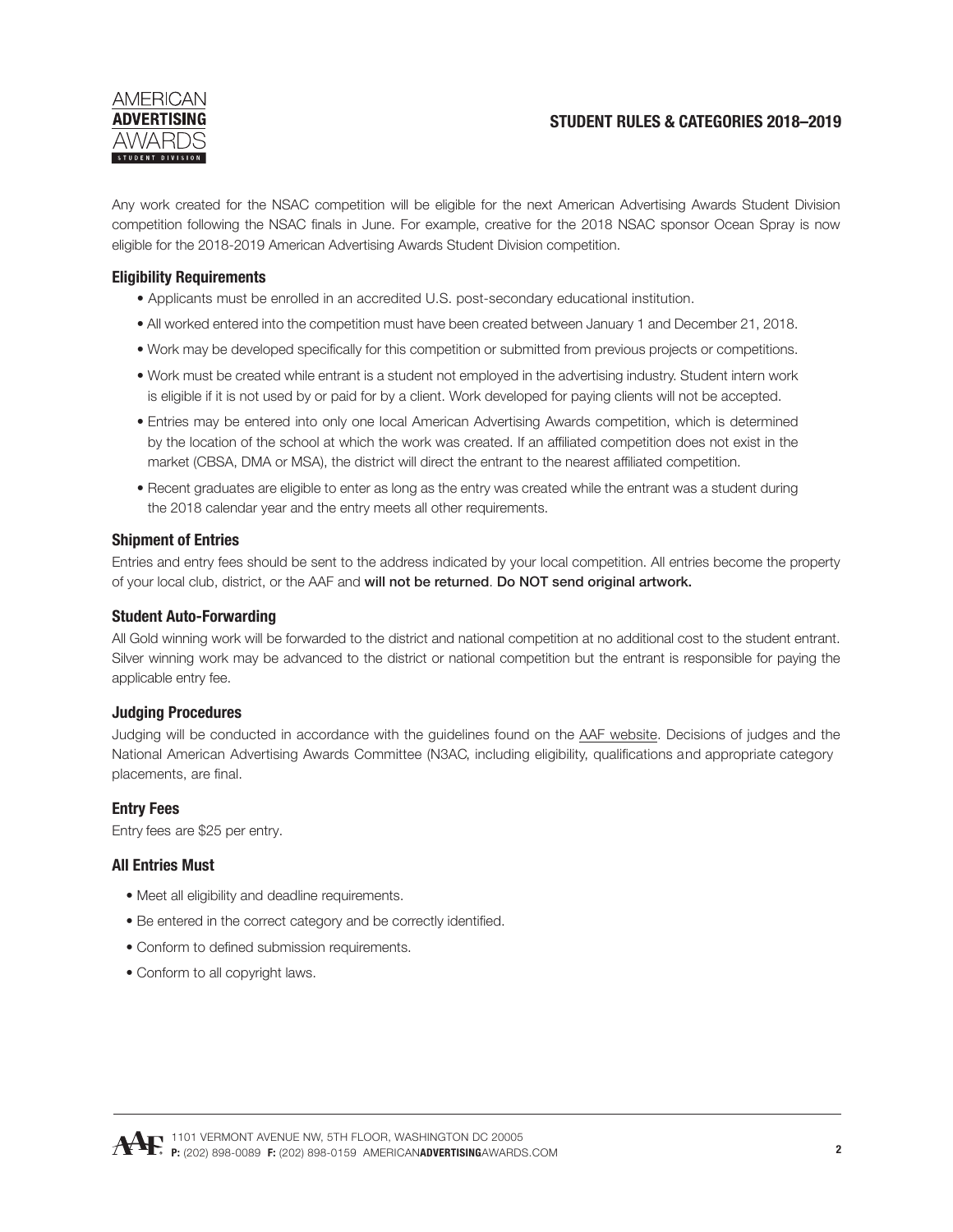## **AMERICAN ADVERTISING AWARDS** STUDENT DIVISION

# **STUDENT RULES & CATEGORIES 2018–2019**

## **Invoice/Manifest Form**

After filling out the entry forms, you will be required to sign a invoice/manifest form, listing all of your entries. This form states that by signing below you:

- 1. Verify that the above information is accurate.
- 2. Acknowledge that proper rights were obtained for use of any elements of the entry that were not original.
- 3. Agree to submit documentation deemed necessary for review.
- 4. Release the entry for internet, broadcast and/or print (allow reuse of material).
- 5. Verify that the entry was created within the local market (MSA) of the competition.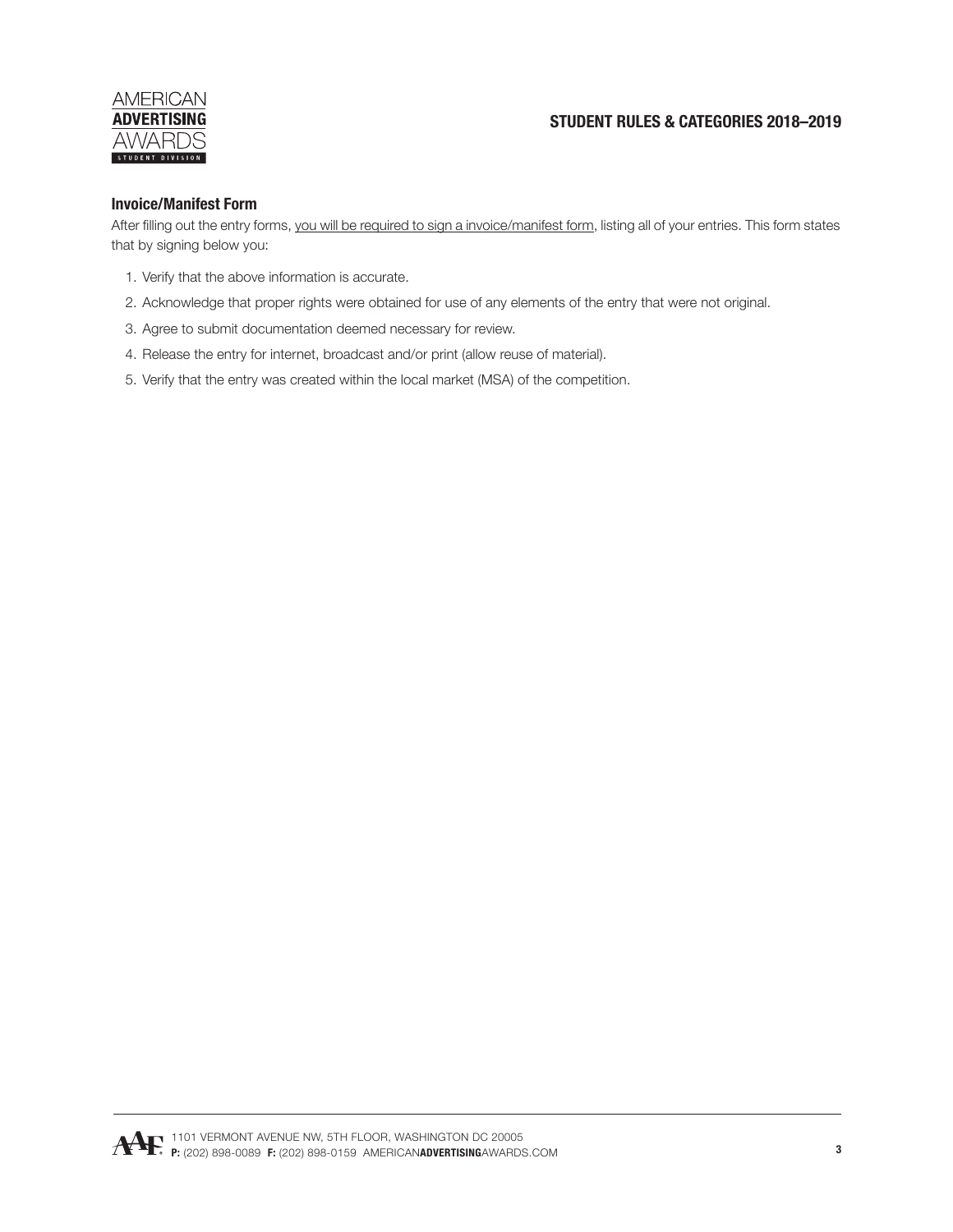

# **Student Category List SALES & MARKETING**

NOTE: All entries in the Sales & Marketing division must be physically submitted after the conclusion of the online entry process. This includes submission of a physical copy of the creative work SUITABLE FOR IN-PERSON JUDGING and two printed copies of the entry form. Failure to comply with these guidelines could result in disqualification.

# **SALES PROMOTION**

## Product or Service Sales Promotion

Printed promotional materials for products and services whose distribution comes from means other than traditional mass media.

#### S01A Packaging

All product packaging; 1–4 pieces may be submitted.

#### S01B Point of Purchase

Promotional advertising or display unit that attends the product or service at the specific sale location.

## **COLLATERAL MATERIAL**

#### S02 Stationery Package—Single or Multiple Pieces

Stationery entries in this category may contain one or more pieces of letterhead, envelope and/or business cards.

#### S03 Printed Annual Report or Brochure

An annual report is a yearly communications piece, usually with financial data, intended primarily for stockholders or members as a statement or record of a company's or organization's annual performance or status. A brochure is a multiple page/panel piece (usually bound/folded) that advertises, presents and/or describes the advantages, capabilities, worth and/or reasons to buy a product or service. Digital annual reports or brochures should be entered in category S17–Digital Publications.

#### S04 Special Event Materials (invitations, announcements, cards, etc.)

Promotional and/or informational items, usually relating to a specific event/affair at a given location, date, time, etc.

#### **Publication Design**

Layout and design of the interior and/or exterior of a magazine or book.

#### S05A Cover

Layout and design of the front exterior of a magazine or book.

#### S05B Editorial Spread or Feature

One editorial spread or feature per entry. Not intended for submission of entire book or magazine.

#### S05C Cover/Editorial Spread or Feature—Series

2–4 covers pieces may be submitted from work that qualifies in categories S05A and/or S05B .

#### S05D Magazine Design

Entire magazine design from cover-to-cover.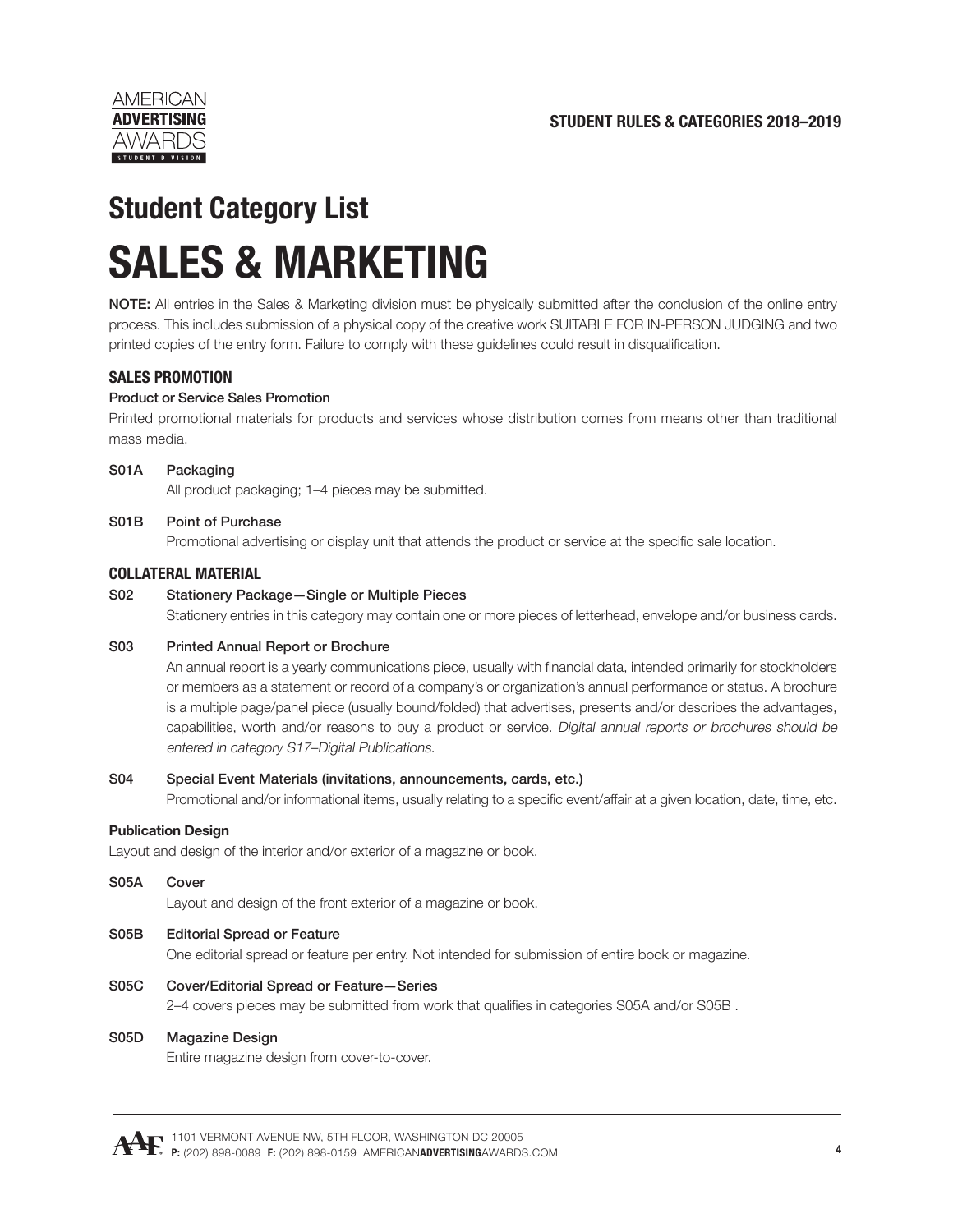

#### S05E Book Design

Entire book design from cover-to-cover.

## **DIRECT MARKETING**

## S06 Direct Marketing

 Anything that is created to be mailed via USPS or delivered via special courier (private, FedEx, etc.) with the purpose of eliciting, provoking or effecting a consumer reaction (response card, phone number to call, order form, sale/event dates, etc.). Category includes Specialty Marketing (promotional products with advertising messages that are created to promote a company, corporate image brand or event) and Apparel (clothing and/ or promotional apparel with an advertising message such as shirts, caps and jackets).

# **PRINT ADVERTISING**

NOTE: All entries in the Print Advertising division must be physically submitted after the conclusion of the online entry process. This includes submission of a physical copy of the creative work SUITABLE FOR IN-PERSON JUDGING and two printed copies of the entry form. Failure to comply with these guidelines could result in disqualification.

## **MAGAZINE ADVERTISING**

Advertising created to appear in periodic (annually, bi-annually, quarterly, monthly, weekly etc.) publications.

#### **Magazine Advertising**

- S07A Single (Full Page or Less)
- S07B Campaign

2-4 of the above

## **NEWSPAPER ADVERTISING**

Advertising created to run in publications whose primary purpose is to inform the public about current events or issues on a daily or weekly schedule.

#### **Newspaper Advertising**

- S08A Single (Full Page or Less)
- S08B Campaign

2-4 of the above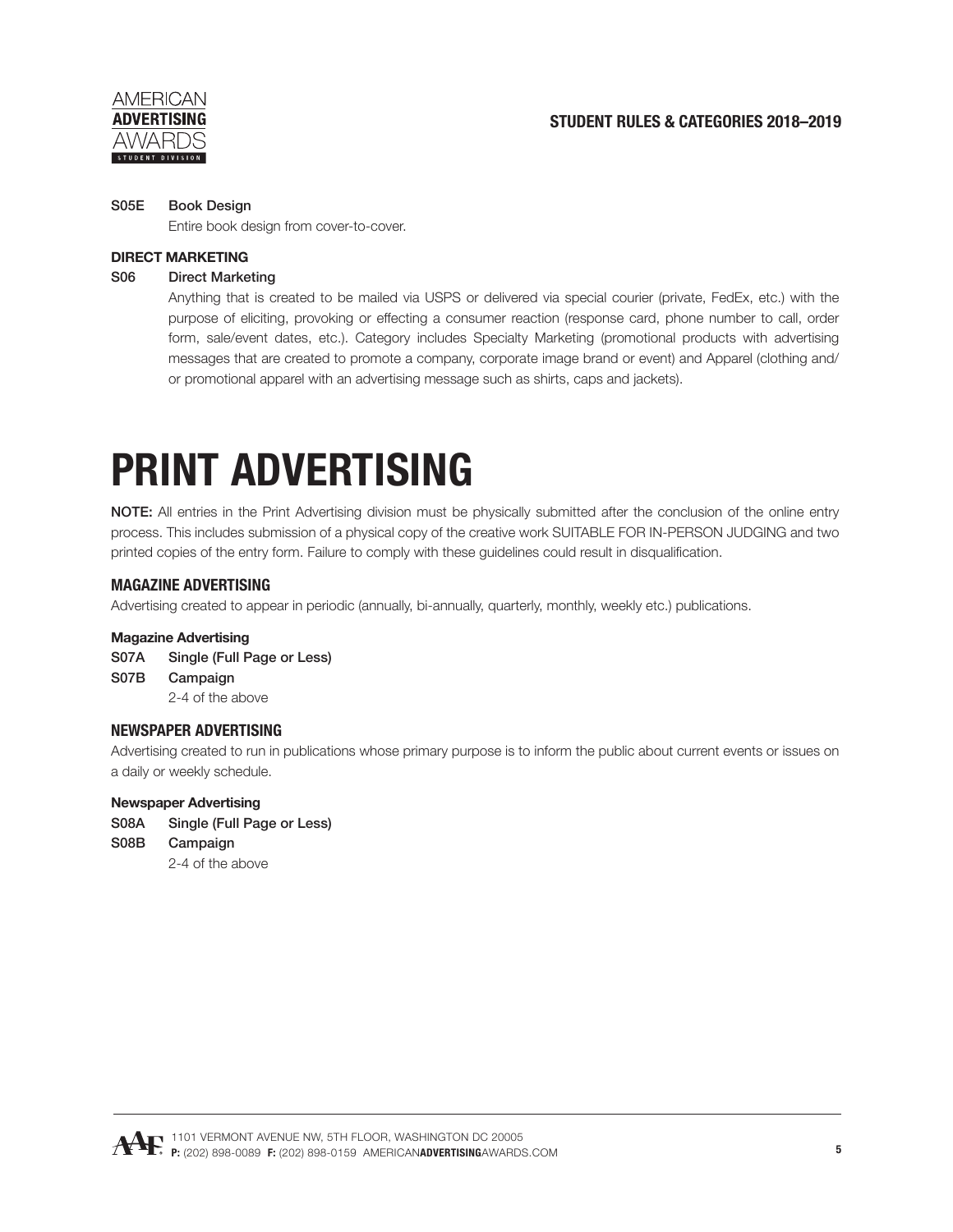

# **OUT-OF-HOME & AMBIENT MEDIA**

NOTE: All entries in the Out-of-Home division must be physically submitted after the conclusion of the online entry process. This includes submission of a physical copy of the creative work SUITABLE FOR IN-PERSON JUDGING and two printed copies of the entry form. Failure to comply with these guidelines could result in disqualification.

# **OUT-OF-HOME**

## **Poster**

A single sheet, advertising or promotional piece intended for mounting and display for a product, service or event. Does not include point-of-purchase materials, nor any outdoor signage.

#### S09A Single

#### S09B Campaign

2-4 of the above

#### **Outdoor & Transit Advertising**

A single sheet, advertising or promotional piece intended for mounting and display for a product, service or event.

#### S10A Outdoor Board (Flat or 3D)

 The outdoor display of advertising messages, notices or events, commonly associated with standardized wooden or metal structures, that are delivered to mass (outdoor) audiences on sidewalks, streets, roadways, etc.

#### S10B Mass Transit (Interior or Exterior)

 Advertising placed on the interior or exterior surface of any vehicle, including public transit, corporate vehicles etc. Bus wraps, and all other exterior vehicle signage, as well as bus shelter ads should be entered here.

S10C Campaign

2–4 of the above

## **AMBIENT MEDIA**

#### **Guerilla Marketing, Installations and Events**

Formerly known as a form of "non-traditional advertising" guerrilla marketing is an unconventional way of performing advertising and/or promotional activities. Guerrilla Marketing entries must be accompanied by proof of usage. Installations are the design and build-out of temporary or permanent branded environment. Examples might include kiosk, art exhibition, trade show exhibit or retail store. Events: event execution (not architecture—see Installation). Entries in this category should be accompanied by a written or digital (video) summary not to exceed 250 words (written) or 3 minutes (video). Digital summaries must be submitted by uploading the video file via the American Advertising Awards online entry software.

#### S11A Single Occurrence or Installation

S11B Campaign

2–4 of the above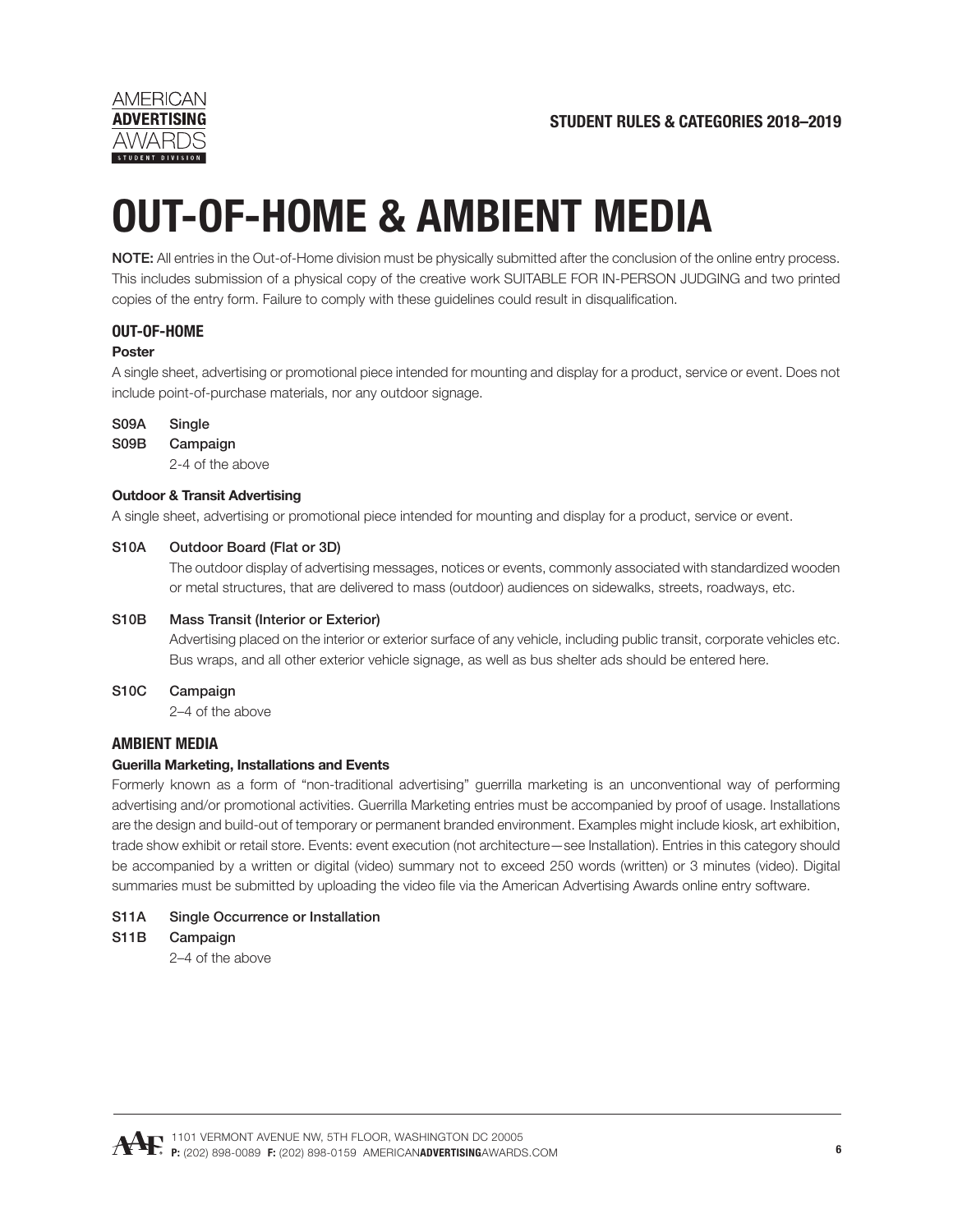



# **ONLINE/INTERACTIVE**

NOTE: Entries for categories within the Online/Interactive division do not require physical submission. Judging of **website** entries will be done online, using the digital content provided via URL during the online entry process. **You may upload JPEG screenshots for Social Media categories.**

## **WEBSITES**

S12 Website (Desktop or Mobile)

## **SOCIAL MEDIA**

#### S13A Single Execution

 Creative execution of brand advertising, marketing and/or promotion that appeared in social media. The same execution may have appeared on one or multiple platforms, but only one entry is required.

#### S13B Multiple Platforms (Campaign) 2-4 of the above

## **APPS**

Apps must advertise a product or service. A digital summary of 3 minutes or less which demonstrates the functionality and design of the app must be provided. This should be entered as a digital (video) upload and will be used to judge the entry.

#### S14 App (Mobile or Web-Based)

#### **ADVERTISING & PROMOTION**

- S15A Web Banner Ads or Website Takeovers Static or Animated web banner ads regardless of size.
- S15B Campaign

2-4 of the above

#### **BLOGS & DIGITAL PUBLICATIONS**

## S16 Blogs

Eligible blog content must support a brand or advertise a product or service.

#### S17 Digital Publications

 Online publication (single or multiple occurrence) in support of a brand, such as annual reports, magazines, newsletters or books.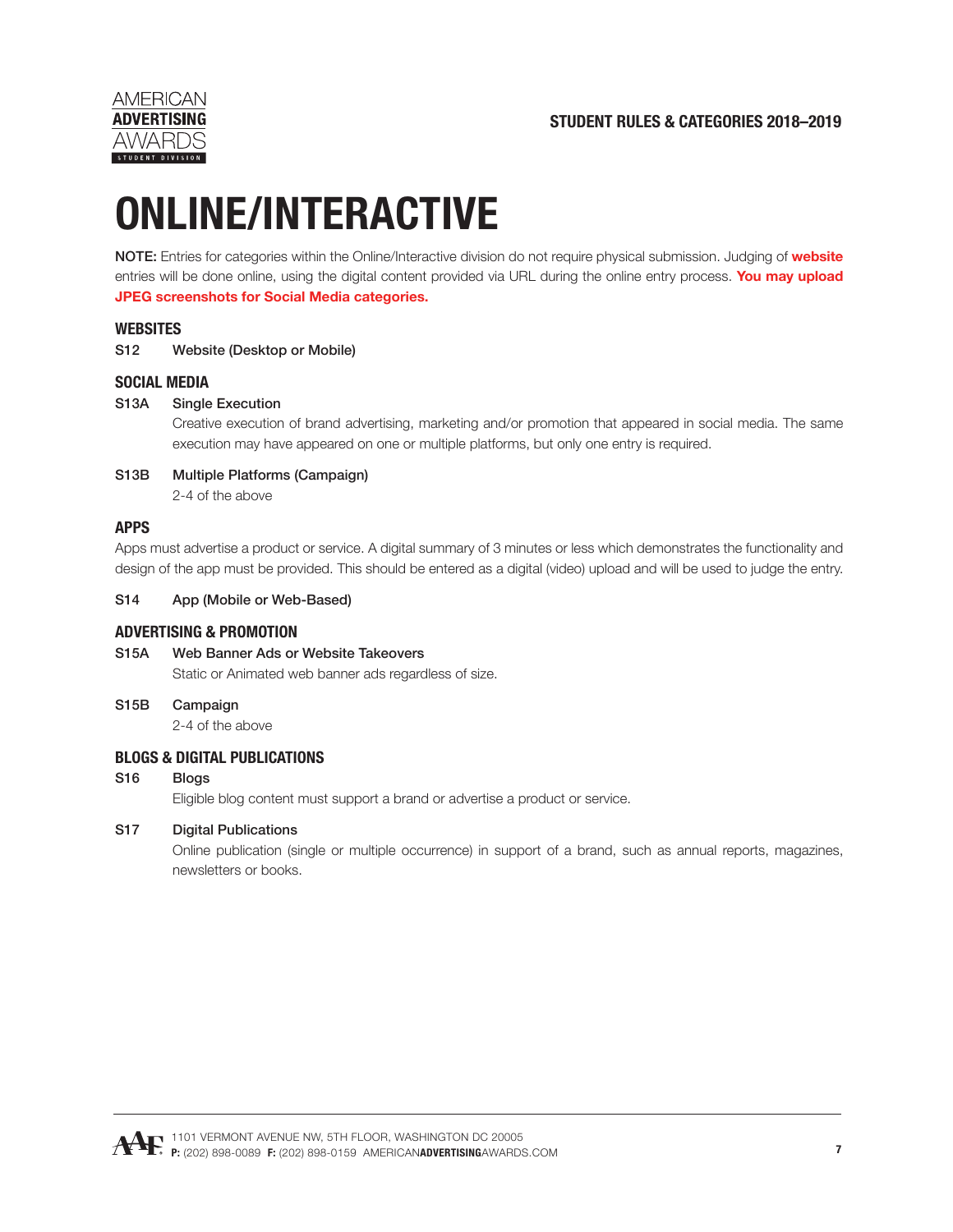

# **FILM, VIDEO & SOUND**

NOTE: Entries for categories within the Film, Video & Sound division do not require physical submission. Judging of these entries will be done using the digital content provided via URL or uploaded during the online entry process.

# **RADIO ADVERTISING**

S18A Single S18B Campaign 2-4 of the above

## **TELEVISION ADVERTISING**

S<sub>19</sub>A Single S19B Campaign 2-4 of the above

# **CROSS PLATFORM**

NOTE: All entries in the Cross Platform division must be physically submitted after the conclusion of the online entry process. This includes submission of a physical copy of the creative work SUITABLE FOR IN-PERSON JUDGING and two printed copies of the entry form. Failure to comply with these guidelines could result in disqualification.

# **INTEGRATED CAMPAIGNS**

An integrated campaign is defined as a campaign or series of ads, commercials or executions that utilize more than one medium. The American Advertising Awards allows entries in all Integrated Campaign categories to submit up to 10 executions for judging. Integrated Campaign entries may be accompanied by a written or digital (video) summary not to exceed 250 words (written) or 3 minutes or less (digital). Digital summaries must be submitted by uploading the video file during the online entry process.

Failure to adhere to these limitations may result in a portion or all of the offending entry to be removed from judging.

#### **Integrated Advertising Campaign**

- S20 B-to-B Campaign
- S21 Consumer Campaign

**Integrated Brand Identity Campaign**

S22A Single S22B Campaign 2-4 of the above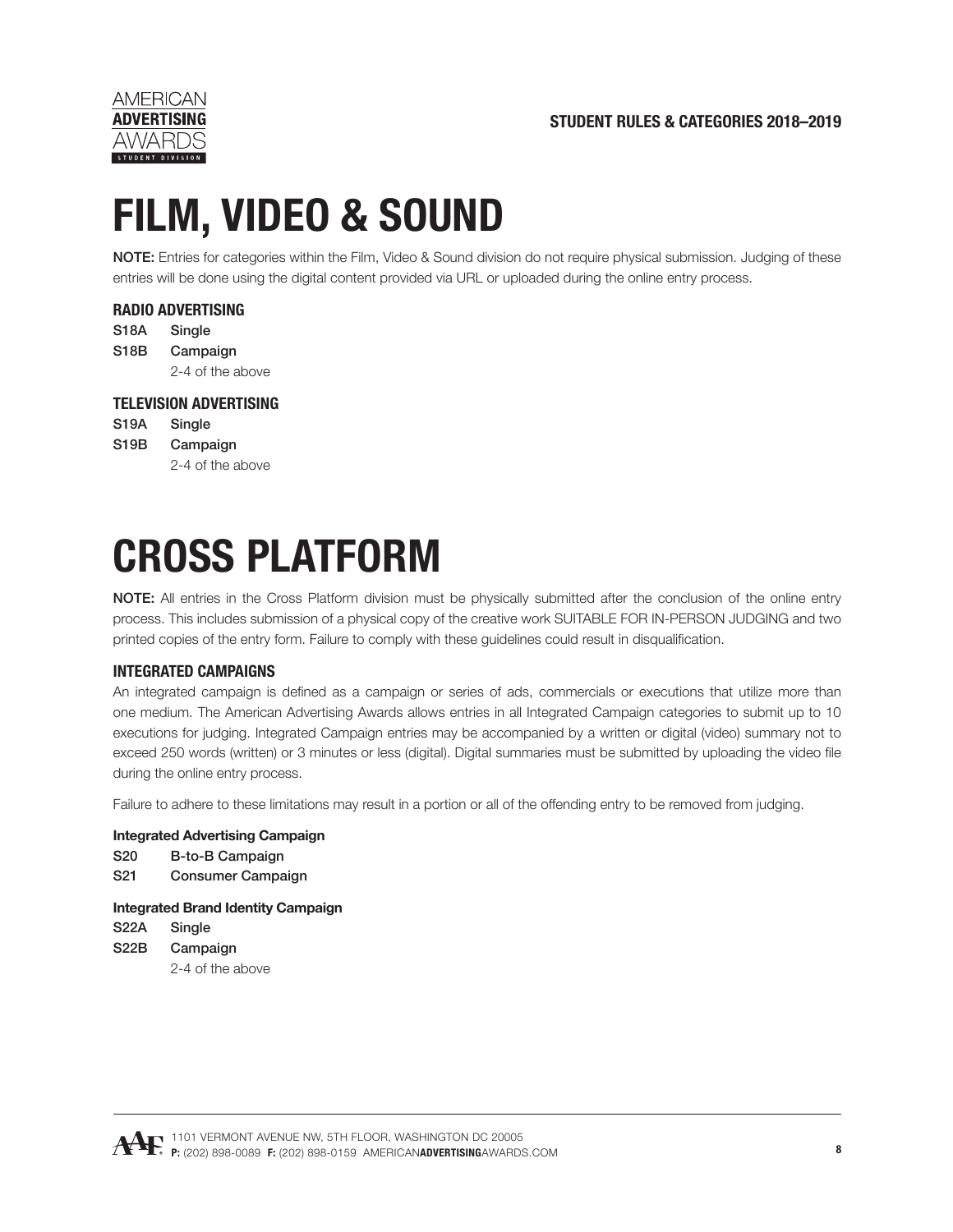

# **ELEMENTS OF ADVERTISING**

NOTE: All entries in Elements of Advertising categories 23–27 must be physically submitted after the conclusion of the online entry process. This includes submission of a physical copy of the creative work SUITABLE FOR IN-PERSON JUDGING and two printed copies of the entry form. Failure to comply with these guidelines could result in disqualification. **Digital entries can be uploaded and do not require a physical entry.**

## **COPYWRITING**

## S23 Copywriting

Copywriting for any advertising medium.

#### **VISUAL**

#### S24 Logo Design

 An icon, symbol, or trademark designed to represent a product, service, or organization. Entrant may submit a brief description of the client company and its purpose (max. 50 words) to help the judges understand the logo design objective.

#### **Illustration**

Flat, dimensional or animated illustration, any number of colors

- S25A Single
- S25B Campaign

2-4 of the above

#### **Still Photography**

- S26A Black & White, Single
- S26B Color, Single

## S26C Digitally Enhanced, Single

 Photographic images whose content has been digitally altered to create a new image (often creating an image not possible using traditional photo techniques). Utilitarian photo retouching, color correcting or photo editing alone does not qualify an image for this category. A sample of the original photo(s) MUST be supplied for proper judging.

#### S26D Campaign

2-4 of the above

#### **Art Direction**

Art direction for any advertising medium.

#### S27A Single

#### S27B Campaign

2-4 of the above